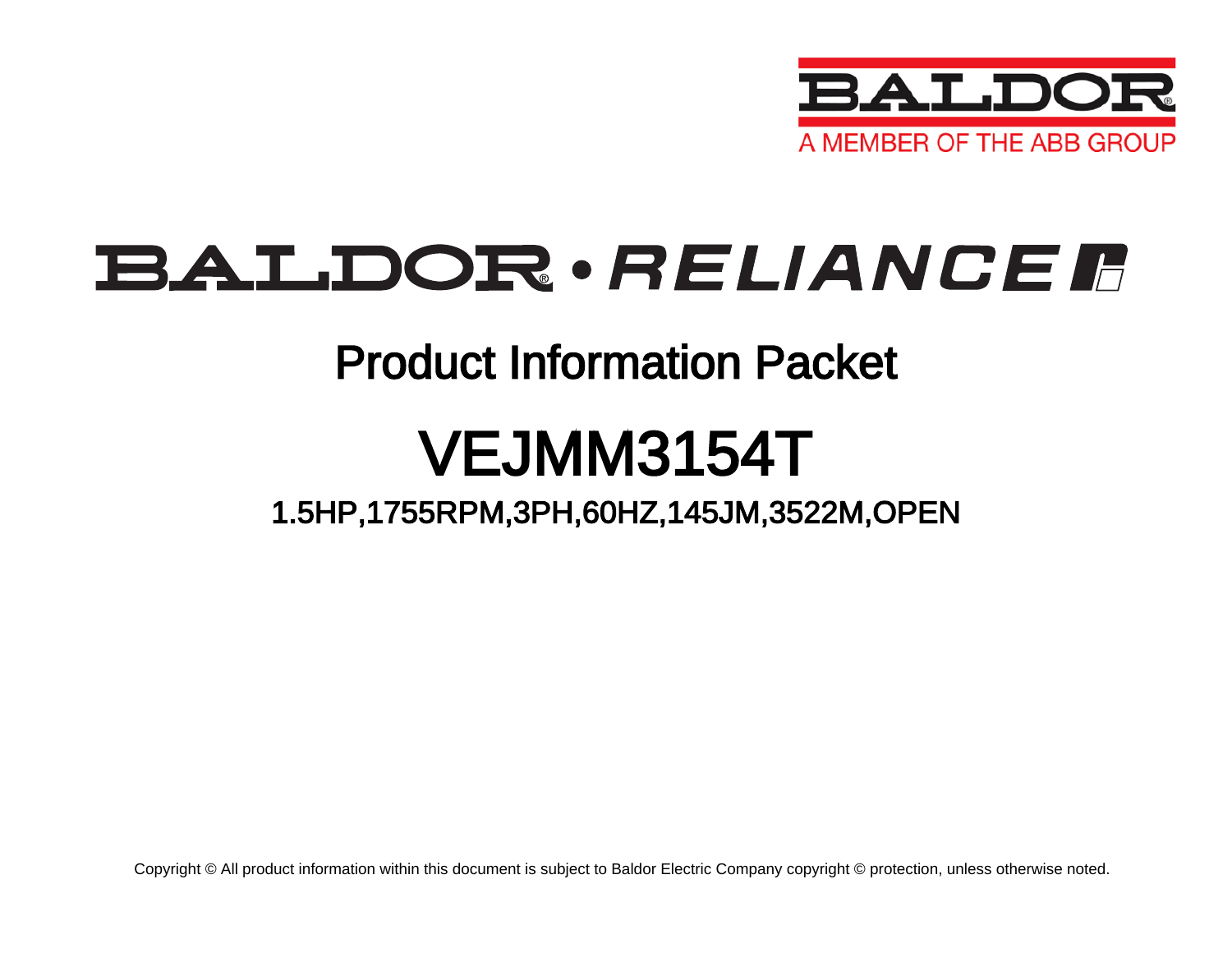### BALDOR · RELIANCE F Product Information Packet: VEJMM3154T - 1.5HP,1755RPM,3PH,60HZ,145JM,3522M,OPEN

| <b>Part Detail</b> |             |                  |                |             |          |                      |            |  |
|--------------------|-------------|------------------|----------------|-------------|----------|----------------------|------------|--|
| Revision:          | Н           | Status:          | PRD/A          | Change #:   |          | Proprietary:         | No         |  |
| Type:              | AC          | Prod. Type:      | 3522M          | Elec. Spec: | 35WGM495 | CD Diagram:          | CD0005     |  |
| Enclosure:         | <b>ODTF</b> | Mfg Plant:       |                | Mech. Spec: | 35EE422  | Layout:              | 35LYEE422  |  |
| Frame:             | 145JM       | Mounting:        | F <sub>1</sub> | Poles:      | 04       | <b>Created Date:</b> | 11-24-2010 |  |
| Base:              | N           | <b>Rotation:</b> | R              | Insulation: |          | Eff. Date:           | 07-22-2015 |  |
| Leads:             | 9#18        |                  |                |             |          | <b>Replaced By:</b>  |            |  |
| Literature:        |             | Elec. Diagram:   |                |             |          |                      |            |  |

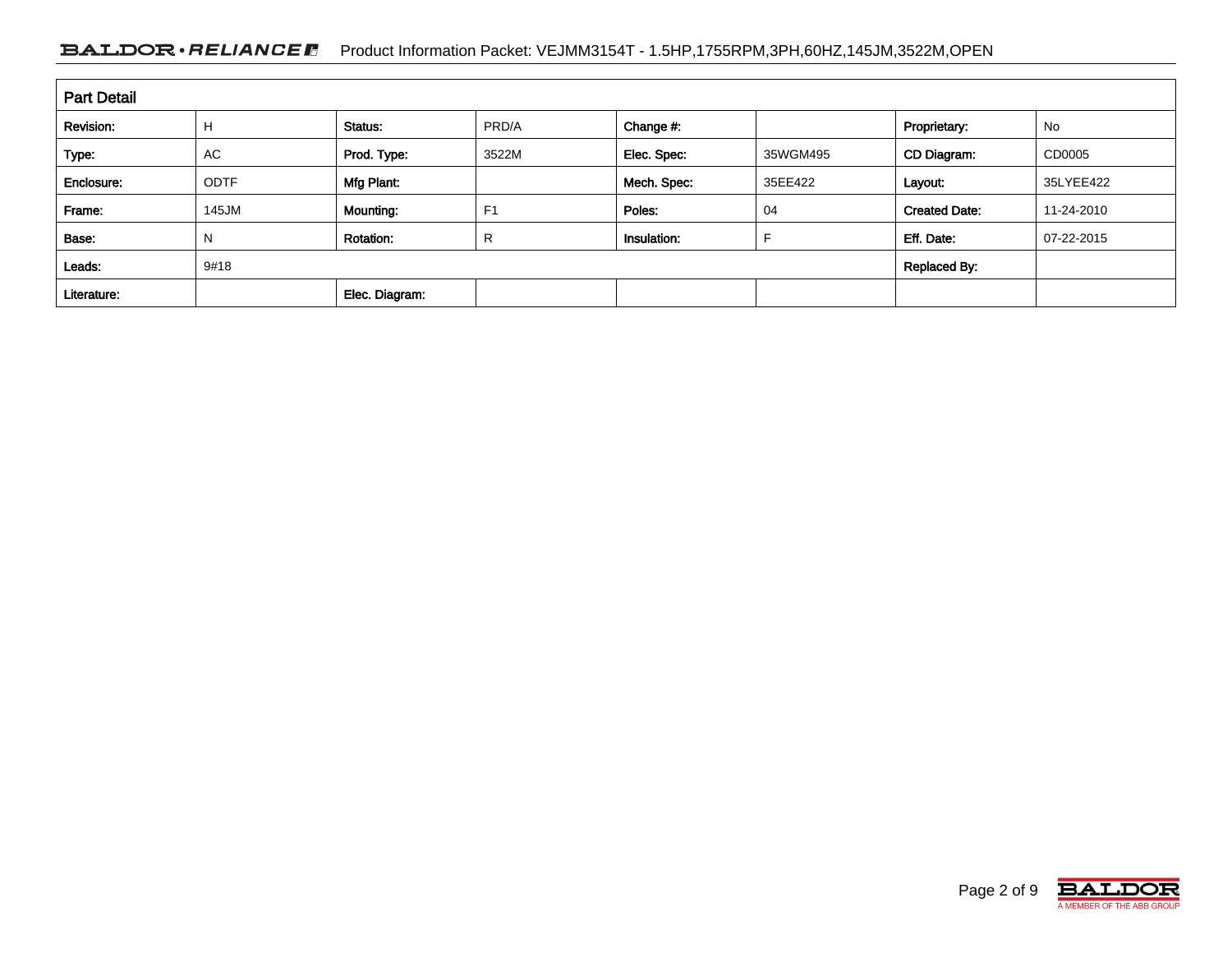### BALDOR · RELIANCE F Product Information Packet: VEJMM3154T - 1.5HP,1755RPM,3PH,60HZ,145JM,3522M,OPEN

| Nameplate NP1259L |               |                |      |            |              |    |   |  |  |
|-------------------|---------------|----------------|------|------------|--------------|----|---|--|--|
| CAT.NO.           | VEJMM3154T    |                |      |            |              |    |   |  |  |
| SPEC.             | 35EE422M495G1 |                |      |            |              |    |   |  |  |
| HP                | 1.5           |                |      |            |              |    |   |  |  |
| <b>VOLTS</b>      | 230/460       |                |      |            |              |    |   |  |  |
| <b>AMP</b>        | 4.4/2.2       |                |      |            |              |    |   |  |  |
| <b>RPM</b>        | 1755          |                |      |            |              |    |   |  |  |
| <b>FRAME</b>      | 145JM         | HZ             | 60   | PH         | $\mathbf{3}$ |    |   |  |  |
| SER.F.            | 1.15          | CODE           |      | <b>DES</b> | B            | CL | F |  |  |
| NEMA-NOM-EFF      | 86.5          | PF             | 72   |            |              |    |   |  |  |
| <b>RATING</b>     | 40C AMB-CONT  |                |      |            |              |    |   |  |  |
| cc                | 010A          | USABLE AT 208V | 4.5  |            |              |    |   |  |  |
| DE                | 6206          | <b>ODE</b>     | 6203 |            |              |    |   |  |  |
| <b>ENCL</b>       | <b>ODTF</b>   | SN             |      |            |              |    |   |  |  |
|                   |               |                |      |            |              |    |   |  |  |

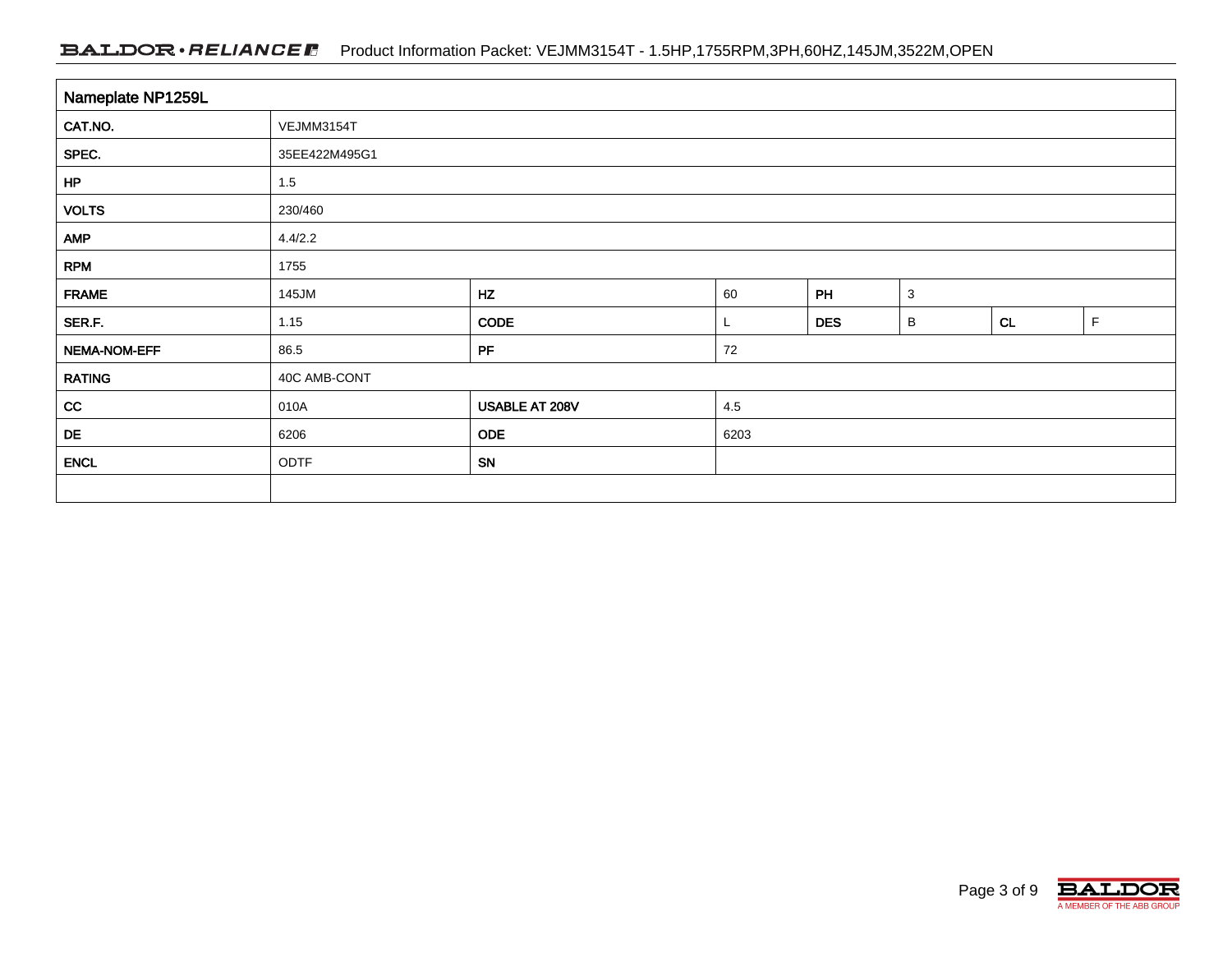| <b>Parts List</b>  |                                          |          |  |  |  |  |
|--------------------|------------------------------------------|----------|--|--|--|--|
| <b>Part Number</b> | <b>Description</b>                       | Quantity |  |  |  |  |
| SA213090           | SA 35EE422M495G1                         | 1.000 EA |  |  |  |  |
| RA200316           | RA 35EE422M495G1                         | 1.000 EA |  |  |  |  |
| S/P107-000-001     | SUPER E PROC'S-FS, WS & CK PLTS          | 1.000 EA |  |  |  |  |
| NS2512A01          | <b>INSULATOR, CONDUIT BOX X</b>          | 1.000 EA |  |  |  |  |
| 35CB3009           | 35 CB CASTING W/1.09 DIA. LEAD HOLE @ 6: | 1.000 EA |  |  |  |  |
| 51XB1016A07        | 10-16 X 7/16 HXWSSLD SERTYB              | 2.000 EA |  |  |  |  |
| 11XW1032G06        | 10-32 X .38, TAPTITE II, HEX WSHR SLTD U | 1.000 EA |  |  |  |  |
| HW3001B02          | 1RASS CUP WASHER W/GROUND SYMBOL TAB,    | 1.000 EA |  |  |  |  |
| 35EP3201A02        | FR ENDPLATE, MACH                        | 1.000 EA |  |  |  |  |
| HA1100A03          | <b>SCREEN, RODENT</b>                    | 1.000 EA |  |  |  |  |
| 51XT1032A04        | 10-32X1/4 HX WA SL SR TYT (F/S)          | 4.000 EA |  |  |  |  |
| HW1000A10          | #10 FLAT WASHER (SAE)                    | 4.000 EA |  |  |  |  |
| HW4500A01          | 1641B(ALEMITE)400 UNIV, GREASE FITT      | 1.000 EA |  |  |  |  |
| HW5100A03SP        | WAVY WASHER (W1543-017)                  | 1.000 EA |  |  |  |  |
| 35EP3401A05        | B/OPEN FACE MTD. ENDPLATE 35 FRAME 206 B | 1.000 EA |  |  |  |  |
| 35AD2001           | AIR BAFFLE                               | 1.000 EA |  |  |  |  |
| 15XF0632A06        | 6-32 X 3/8 PHILL PAN HD TYPE F           | 4.000 EA |  |  |  |  |
| HA1102A08          | RODENT SCREEN 35 OPEN FACE MTD           | 1.000 EA |  |  |  |  |
| 51XT1032A04        | 10-32X1/4 HX WA SL SR TYT (F/S)          | 4.000 EA |  |  |  |  |
| HW1000A10          | #10 FLAT WASHER (SAE)                    | 4.000 EA |  |  |  |  |
| HW4500A01          | 1641B(ALEMITE)400 UNIV, GREASE FITT      | 1.000 EA |  |  |  |  |
| 51XN1032A16        | 10-32 X 1.000 HX WS SL SR                | 2.000 EA |  |  |  |  |
| 35FH4006A04        | DRIP COVER SPECIAL, W/ AUTOPHERETIC PRIM | 1.000 EA |  |  |  |  |
| 51XW1032A06        | 10-32 X .38, TAPTITE II, HEX WSHR SLTD S | 3.000 EA |  |  |  |  |

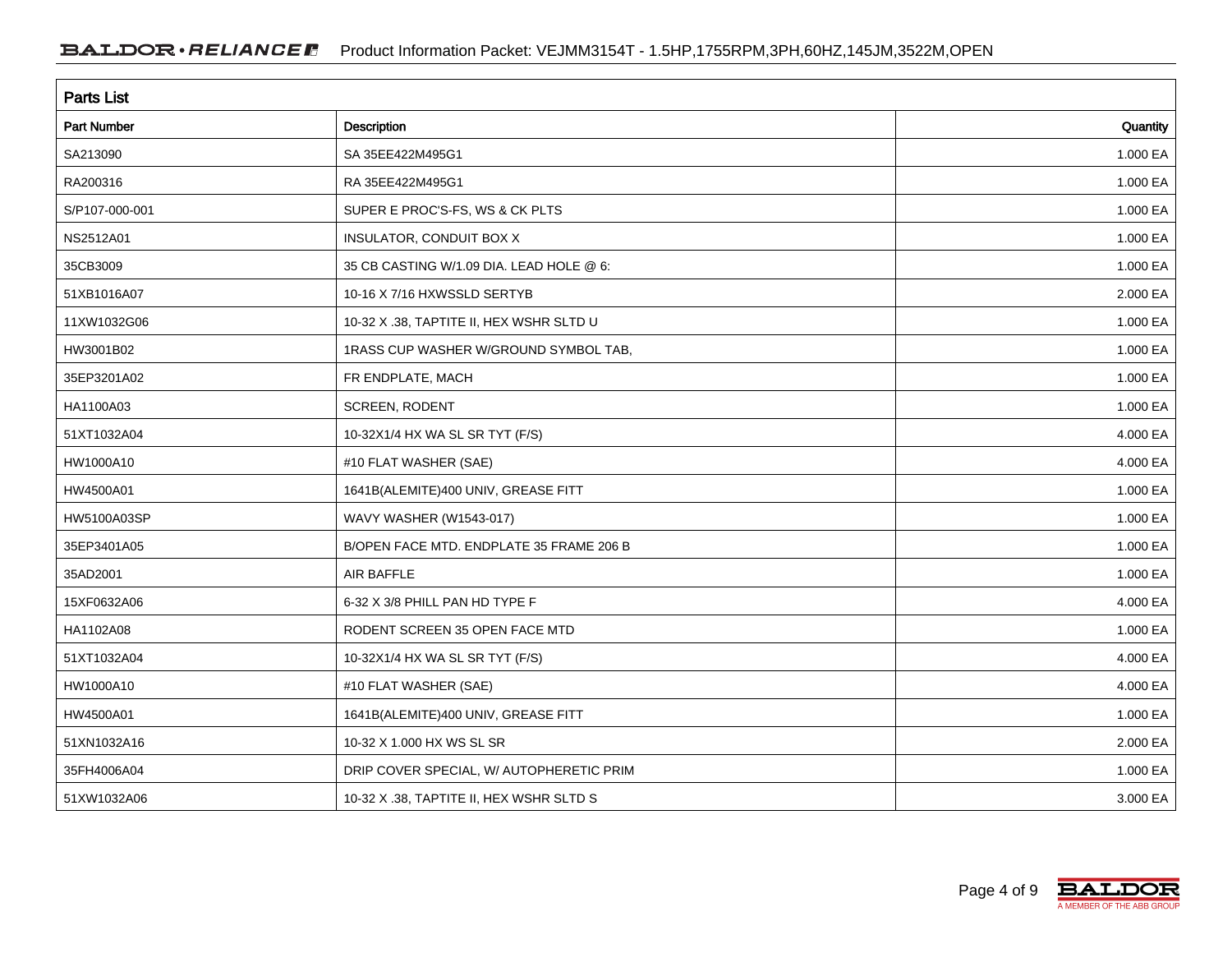| <b>Parts List (continued)</b> |                                          |          |  |  |  |  |
|-------------------------------|------------------------------------------|----------|--|--|--|--|
| <b>Part Number</b>            | <b>Description</b>                       | Quantity |  |  |  |  |
| 35CB4521                      | 35 LIPPED CB LID (GALV & PHOSPH)         | 1.000 EA |  |  |  |  |
| 51XW0832A07                   | 8-32 X .44, TAPTITE II, HEX WSHR SLTD SE | 4.000 EA |  |  |  |  |
| HA1005A02SP                   | SLINGER, OD 2.00, ID 1.14, 206 BRG,      | 1.000 EA |  |  |  |  |
| HW2501D13SP                   | KEY, 3/16 SQ X 1.375                     | 1.000 EA |  |  |  |  |
| HA7000A01                     | KEY RETAINER 7/8" DIA SHAFT              | 1.000 EA |  |  |  |  |
| 85XU0407S04                   | 4X1/4 U DRIVE PIN STAINLESS              | 2.000 EA |  |  |  |  |
| MJ1000A75                     | GREASE, POLYREX EM EXXON (USe 4824-15A)  | 0.050 LB |  |  |  |  |
| 35FN3002A05SP                 | EXFN, PLASTIC, 6.376 OD, .638 ID         | 1.000 EA |  |  |  |  |
| 51XB1214A16                   | 12-14X1.00 HXWSSLD SERTYB                | 1.000 EA |  |  |  |  |
| MG1000Y03                     | MUNSELL 2.53Y 6.70/ 4.60, GLOSS 20,      | 0.017 GA |  |  |  |  |
| HA3100A15                     | THRUBOLT 10-32 X 8.375                   | 4.000 EA |  |  |  |  |
| LC0005E01                     | CONN.DIA./WARNING LABEL (LC0005/LB1119N) | 1.000 EA |  |  |  |  |
| <b>NP1259L</b>                | ALUM SUPER-E UL CSA-EEV CC NEMA PREMIUM  | 1.000 EA |  |  |  |  |
| 36PA1001                      | PKG GRP, PRINT<br>PK1017A06              | 1.000 EA |  |  |  |  |
| PK3082                        | STYROFOAM CRADLE                         | 1.000 EA |  |  |  |  |
| MN416A01                      | TAG-INSTAL-MAINT no wire (1200/bx) 11/14 | 1.000 EA |  |  |  |  |

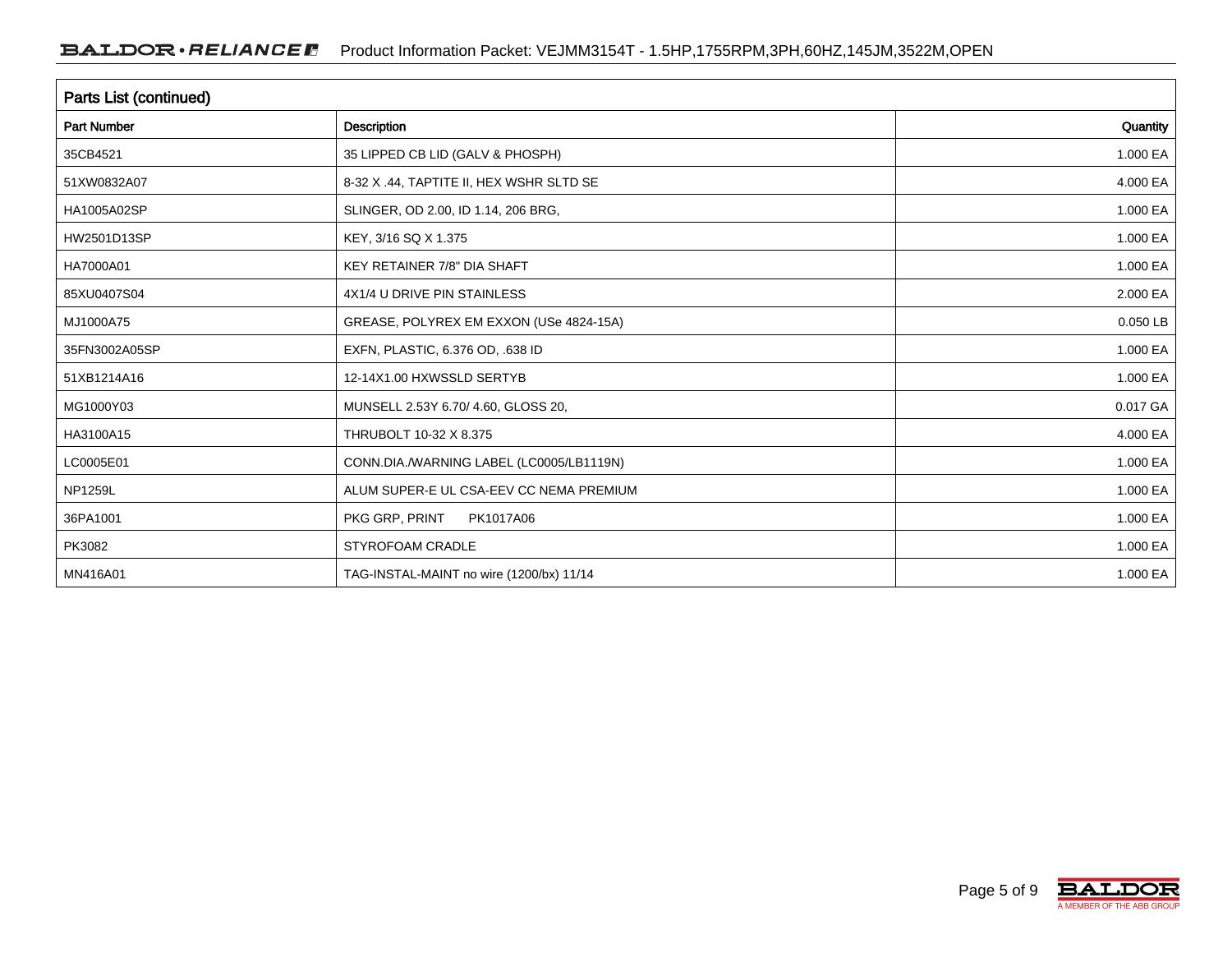### **AC Induction Motor Performance Data**

Record # 32593 - Typical performance - not guaranteed values

| Winding: 35WGM495-R001             |                      | <b>Type: 3522M</b> |                                                 | <b>Enclosure: OPSB</b>  |                |  |
|------------------------------------|----------------------|--------------------|-------------------------------------------------|-------------------------|----------------|--|
|                                    | Nameplate Data       |                    | 460 V, 60 Hz:<br><b>High Voltage Connection</b> |                         |                |  |
| <b>Rated Output (HP)</b>           | 1.5                  |                    |                                                 | <b>Full Load Torque</b> | 4.46 LB-FT     |  |
| <b>Volts</b><br>230/460            |                      |                    | <b>Start Configuration</b>                      | direct on line          |                |  |
| <b>Full Load Amps</b><br>4.50/2.25 |                      |                    | <b>Breakdown Torque</b>                         | 17.7 LB-FT              |                |  |
| R.P.M.                             |                      | 1755               |                                                 | Pull-up Torque          | 10.8 LB-FT     |  |
| Hz                                 | 60                   | 3<br>Phase         |                                                 | Locked-rotor Torque     | 12.6 LB-FT     |  |
| NEMA Design Code                   | B<br><b>KVA Code</b> |                    | <b>Starting Current</b>                         | 17.5 A                  |                |  |
| Service Factor (S.F.)              |                      | 1.15               |                                                 | No-load Current         | 1.43A          |  |
| NEMA Nom. Eff.<br>86.5             |                      | Power Factor       | 72                                              | Line-line Res. @ 25°C   | 10.73 $\Omega$ |  |
| <b>Rating - Duty</b>               |                      | 40C AMB-CONT       |                                                 | Temp. Rise @ Rated Load | $34^{\circ}$ C |  |
| S.F. Amps                          |                      |                    |                                                 | Temp. Rise @ S.F. Load  | $40^{\circ}$ C |  |

Load Characteristics 460 V, 60 Hz, 1.5 HP

| 1% of Rated Load  | 25     | 50     | 75     | 100    | 125    | 150    | S.F. |
|-------------------|--------|--------|--------|--------|--------|--------|------|
| Power Factor      | 32     | 50     | 63     | 72     | 78     | 81     | 76   |
| <b>Efficiency</b> | 74.7   | 83.5   | 86     | 86.6   | 86.3   | 85.3   | 86.4 |
| Speed             | 1789.9 | 1780.2 | 1769.2 | 1758.4 | 1746.3 | 1732.6 | 1751 |
| Line amperes      | 1.5    | 67، ا  | .93    | 2.24   | 2.61   | 3.05   | 2.46 |

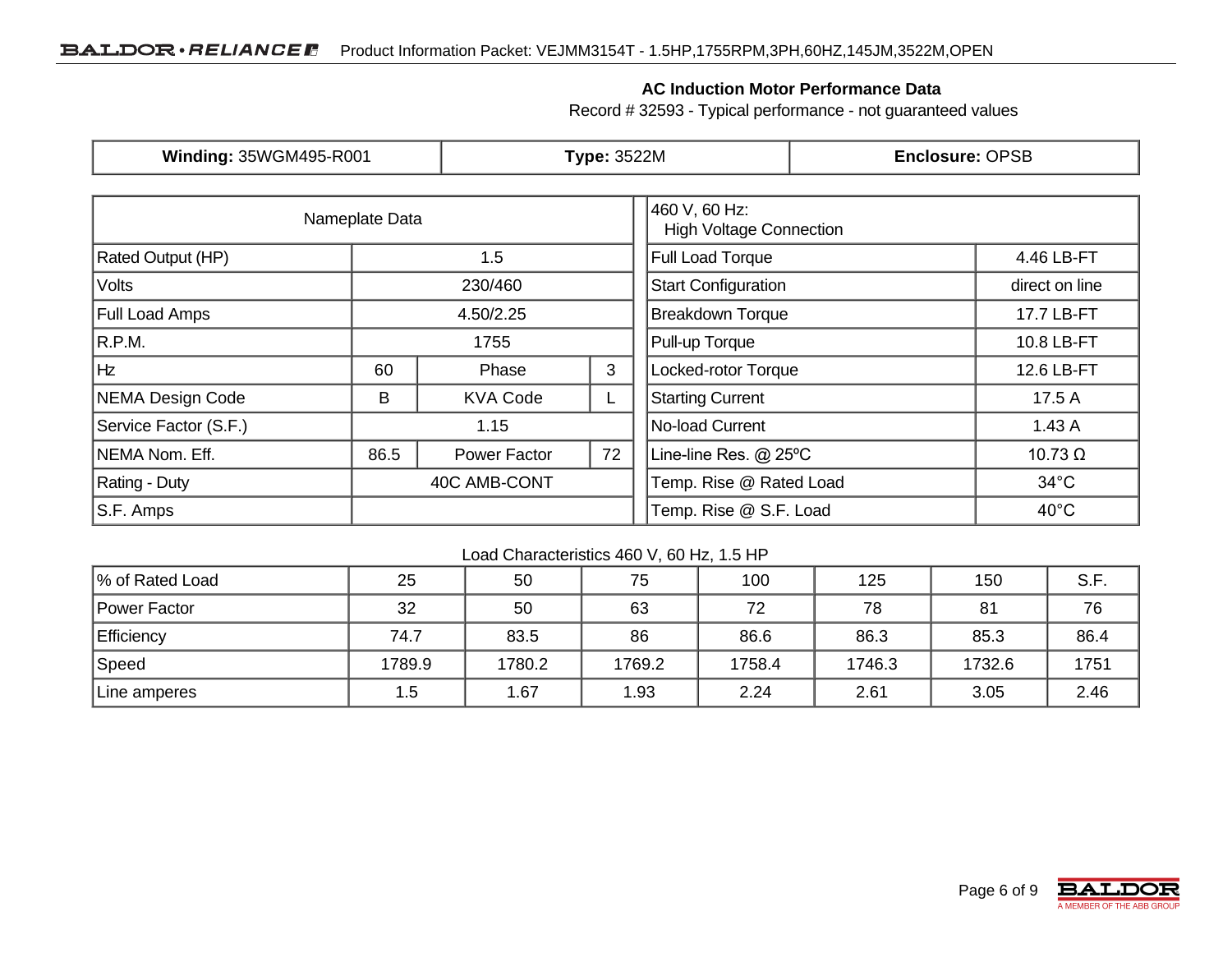

Performance Graph at 460V, 60Hz, 1.5HP Typical performance - Not guaranteed values

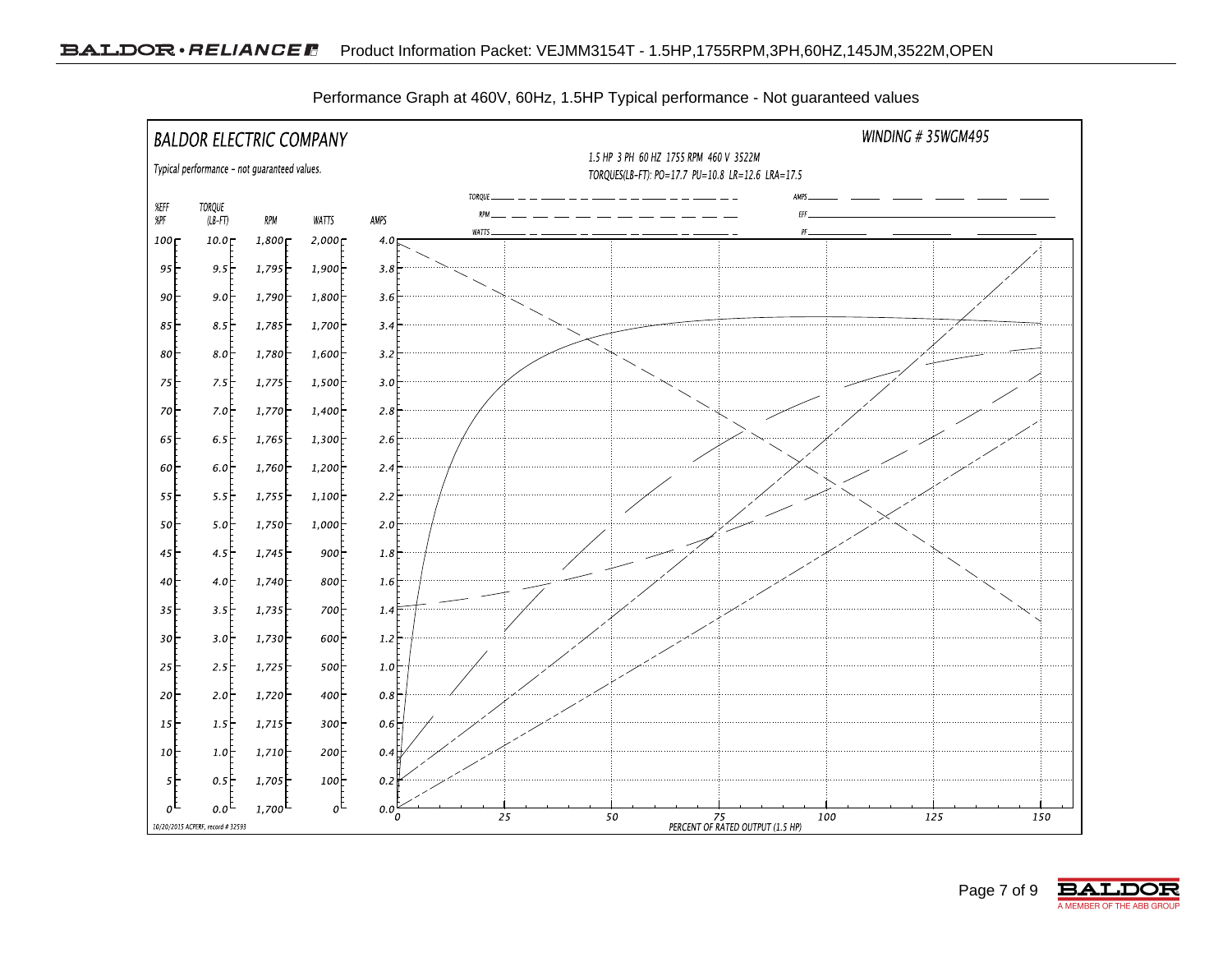